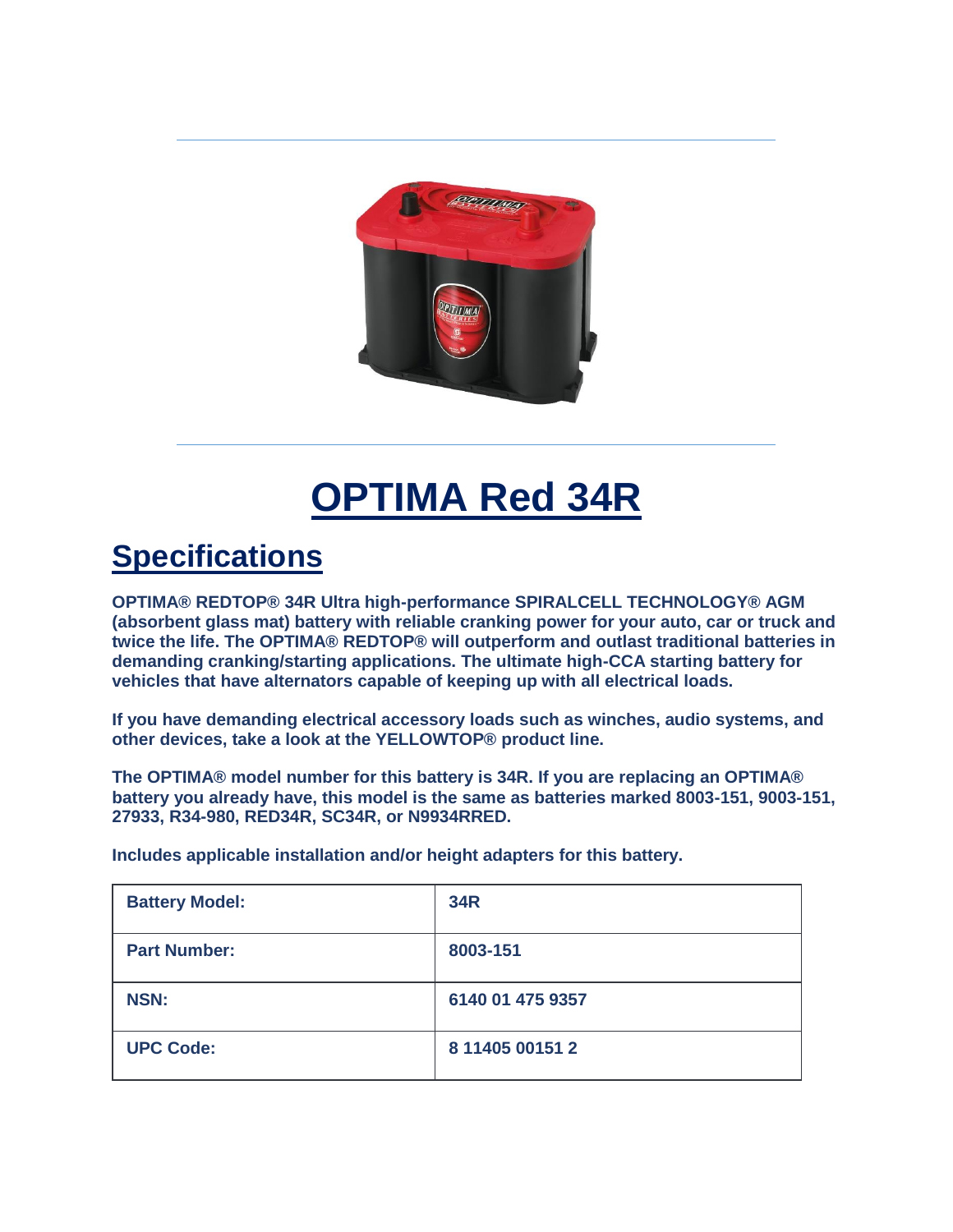| <b>Performance Data</b>                         |                                                                              |  |
|-------------------------------------------------|------------------------------------------------------------------------------|--|
| <b>Cold Cranking Amps:</b>                      | 800                                                                          |  |
| <b>Cranking Amps:</b>                           | 1000                                                                         |  |
| <b>Nominal Voltage:</b>                         | 12 volts                                                                     |  |
| <b>Open Circuit Voltage (fully</b><br>charged): | 12.8 volts                                                                   |  |
| <b>Internal Resistance (fully</b><br>charged):  | 0.0030 ohms                                                                  |  |
| <b>Capacity:</b>                                | 50 Ah (C/20)                                                                 |  |
| <b>Reserve Capacity:</b>                        | BCI: 100 minutes (25 amp discharge, 80°F (26.7°C),<br>to 10.5 volts cut-off) |  |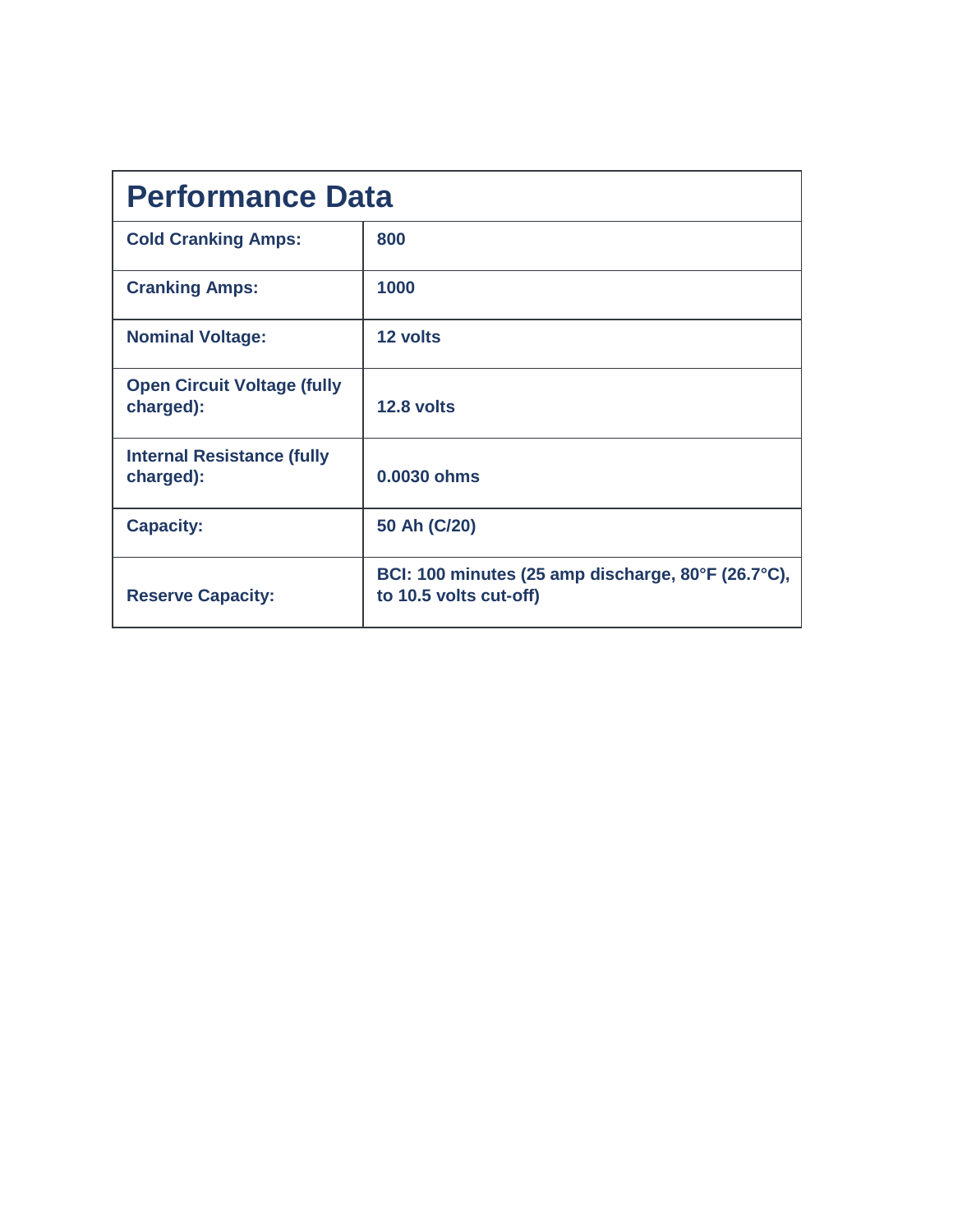| <b>Physical Characteristics</b> |                                                                                                                 |
|---------------------------------|-----------------------------------------------------------------------------------------------------------------|
| <b>Plate</b><br>Design:         | High purity lead-tin alloy. Wound cell configuration utilizing<br>proprietary<br><b>SPIRALCELL TECHNOLOGY®.</b> |
| <b>Electrolyte:</b>             | Sulfuric acid, H <sub>2</sub> SO <sub>4</sub>                                                                   |
| Case:                           | <b>Polypropylene</b>                                                                                            |
| <b>Case Color:</b>              | <b>Dark Gray</b>                                                                                                |
| <b>Cover Color:</b>             | "OPTIMA" Red                                                                                                    |
| <b>Group Size:</b>              | <b>BC I: 34</b>                                                                                                 |
| <b>Post Type:</b>               | <b>SAE Post</b>                                                                                                 |
| <b>Weight:</b>                  | 37.9 lb                                                                                                         |
| Length:                         | 10.06 in                                                                                                        |
| Width:                          | 6.88 in                                                                                                         |
| Height:                         | 7.88 in                                                                                                         |

| <b>Power</b>                |                  |
|-----------------------------|------------------|
| CCA (BCI 0 <sup>o</sup> F): | 800 amps         |
| <b>MCA (BCI 32°F):</b>      | <b>1000 amps</b> |